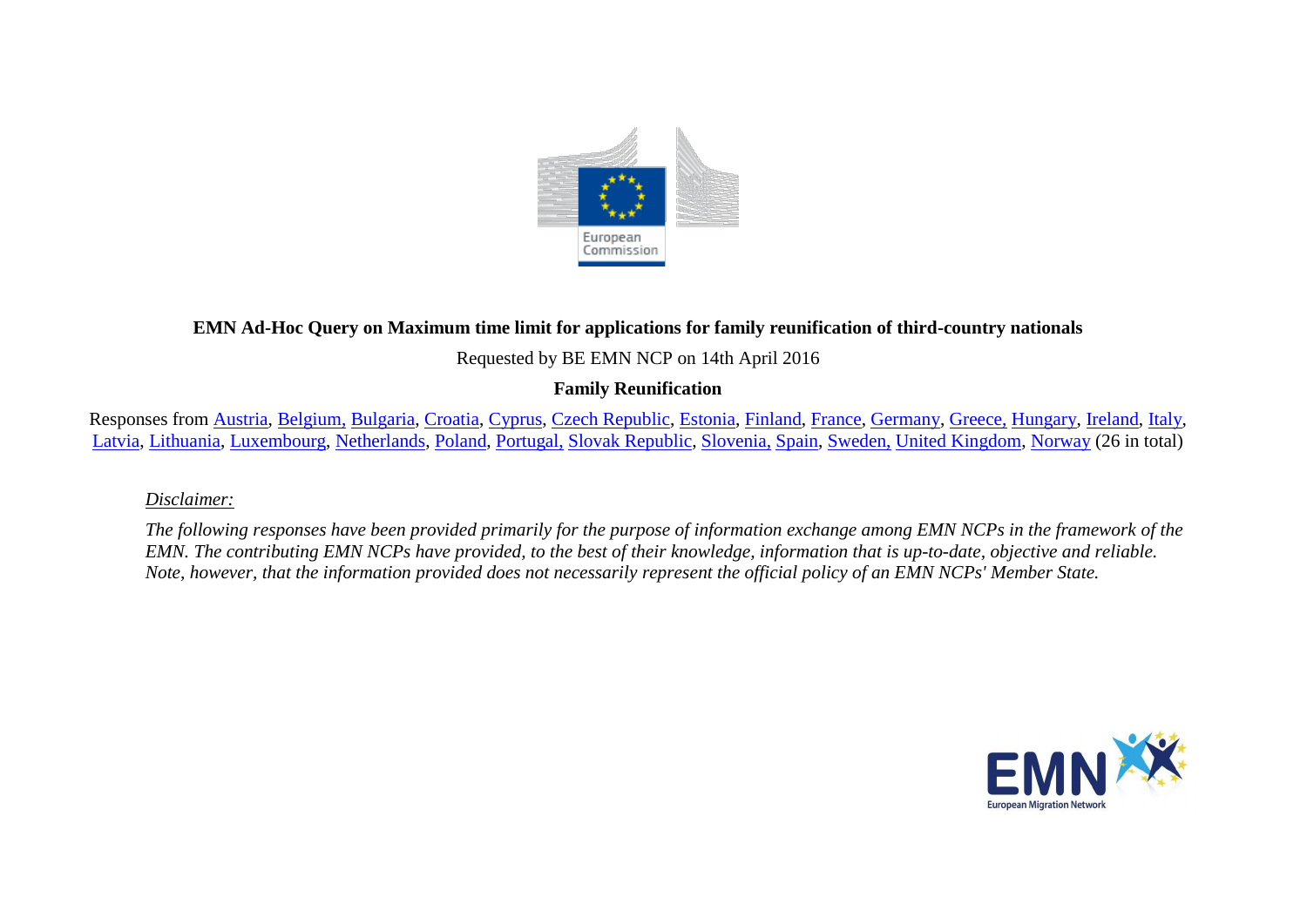#### **Background information:**

According to article 5, §4 of the Council Directive 2003/86/EC of 22 September 2003 on the right to family reunification, the competent authorities of the Member State shall give the person – who has applied for family reunification - written notification of the decision as soon as possible and no later than nine months from the date on which the application was lodged (may be extended in exceptional circumstances). The Belgian government plans to increase the maximum time limit for processing applications for family reunification of third-country nationals from 6 to 9 months. The responsible Committee of the federal Parliament discusses the proposed legal changes this and following week(s). Questions: In this framework we would like to ask you the following questions: - What is the current maximum time limit for processing applications for family reunification in your country? - Did your country recently change this maximum time limit or does your country have plans to do so in the (near) future?

# **Questions**

- 1. What is the current maximum time limit for applications for family reunification of third- country nationals in your country?
- 2. Did your country recently change this maximum time limit or does your country have plans to do so in the (near) future?

<span id="page-1-2"></span><span id="page-1-1"></span><span id="page-1-0"></span>

| Country         | Wider<br><b>Dissemination</b> | <b>Response</b>                                                                                                                                                                                                                                                                                                                                                    |
|-----------------|-------------------------------|--------------------------------------------------------------------------------------------------------------------------------------------------------------------------------------------------------------------------------------------------------------------------------------------------------------------------------------------------------------------|
| Austria         | <b>No</b>                     | This EMN NCP has provided a response to the requesting EMN NCP. However, they have requested that it<br>is not disseminated further.                                                                                                                                                                                                                               |
| <b>Belgium</b>  | Yes                           | 1. Currently, the Belgian competent authorities notify the applicant for family reunification of<br>their decision no later than 6 months from the date the application was lodged. This deadline can<br>be extended in case of particular complex applications.<br>2. The Belgian government plans to increase the maximum time limit for processing applications |
|                 |                               | for family reunification of third-country nationals from 6 to 9 months.                                                                                                                                                                                                                                                                                            |
| <b>Bulgaria</b> | Yes                           | 1. $1$ month                                                                                                                                                                                                                                                                                                                                                       |

### **Responses**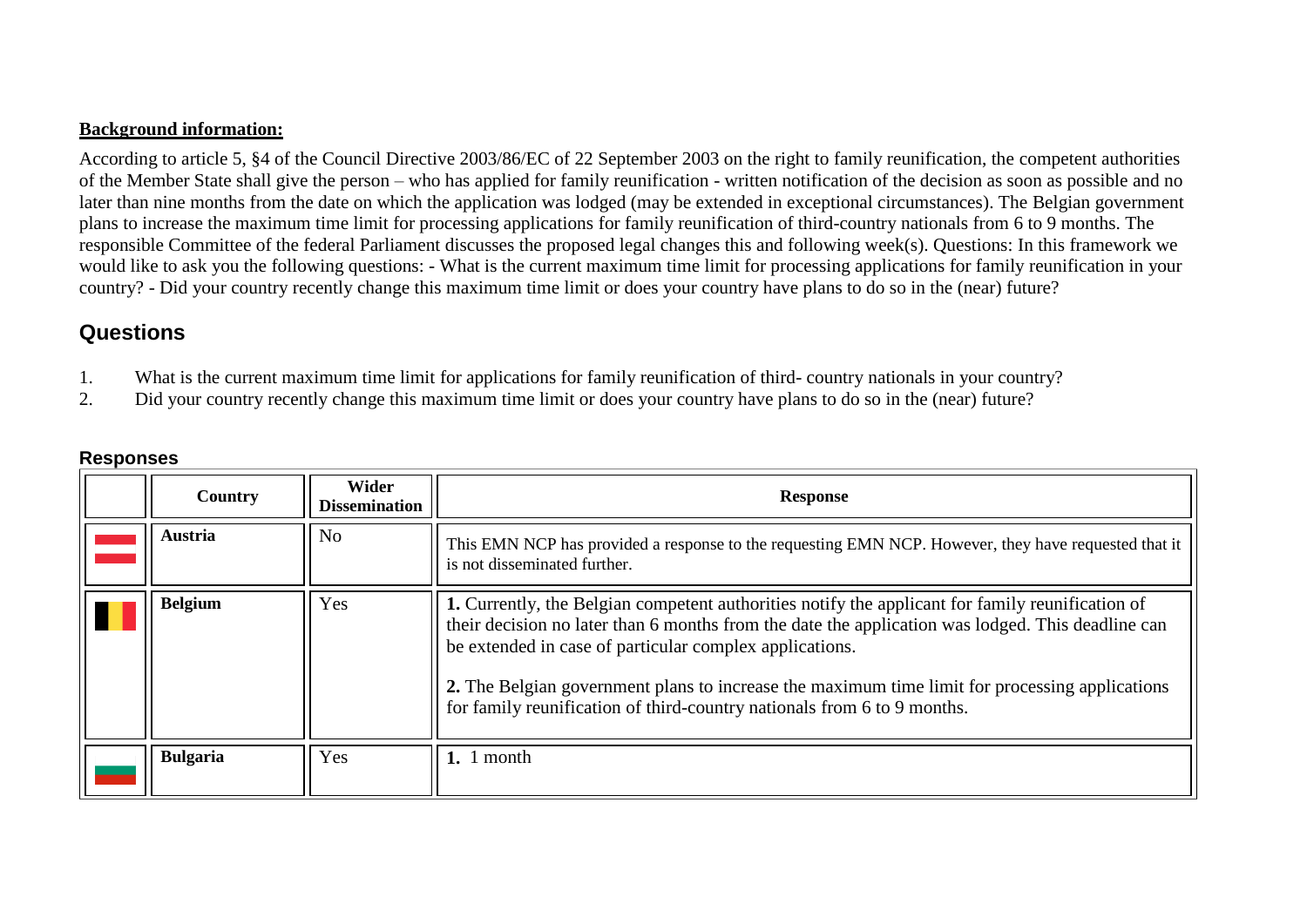<span id="page-2-2"></span><span id="page-2-1"></span><span id="page-2-0"></span>

|   |                       |     | 2. No                                                                                                                                                                                                                                                                                                                                                                                                                                                                                                                                                                                                                                                                                                                                                                                                                          |
|---|-----------------------|-----|--------------------------------------------------------------------------------------------------------------------------------------------------------------------------------------------------------------------------------------------------------------------------------------------------------------------------------------------------------------------------------------------------------------------------------------------------------------------------------------------------------------------------------------------------------------------------------------------------------------------------------------------------------------------------------------------------------------------------------------------------------------------------------------------------------------------------------|
|   | Croatia               | Yes | 1. In Croatia, there is no difference between the procedure for family reunification of refugees and<br>beneficiaries of international protection and the procedure for other cases of family reunification.<br>Applications for family reunification are processed not later than within 30 days from the lodging<br>an orderly application. The Administrative Procedure Law allows this time limit to be extended if<br>the applicant requests an extended investigation in which case the further investigation and the<br>delivery of the final answer to the orderly application has to be done within 60 days.<br>2. Currently there is no official discussion about the time limit for processing a family<br>reunification applications to be extended.                                                               |
| € | <b>Cyprus</b>         | Yes | 1. According to the legislation in force, which harmonises the Council Directive 2003/86/EC, in<br>principle a decision on an application for family reunification should be issued as soon as possible<br>and no later than within 9 months from the date of application submission. This period may be<br>extended for up to three months for difficult cases. More favourable provision may apply for cases<br>where the sponsor is a long term resident, or a holder of an immigration permit (national<br>permanent residence) or is an employee of a company of foreign interest. In these cases the<br>application for family reunification should be issued as soon as possible and no later than within 5<br>months from the date of application submission.<br>2. No such change has been made nor is being planned. |
|   | <b>Czech Republic</b> | Yes | 1. Currently, the Czech Republic applies the maximum time limit when deciding on applications<br>for family reunification of TCNs, i.e. 270 days (9 months). However, in accordance with the rules<br>on family reunification set down in other relevant Directives (e.g. EU Blue Card Directive) and<br>according to national rules, the time limit is shorter in case of certain categories of TCNs. Thus,<br>the time limit for processing applications for family reunification is: - 60 days, in case of a family<br>member of a third-country researcher, - 120 days, in case of a family member of a TCN, who had                                                                                                                                                                                                       |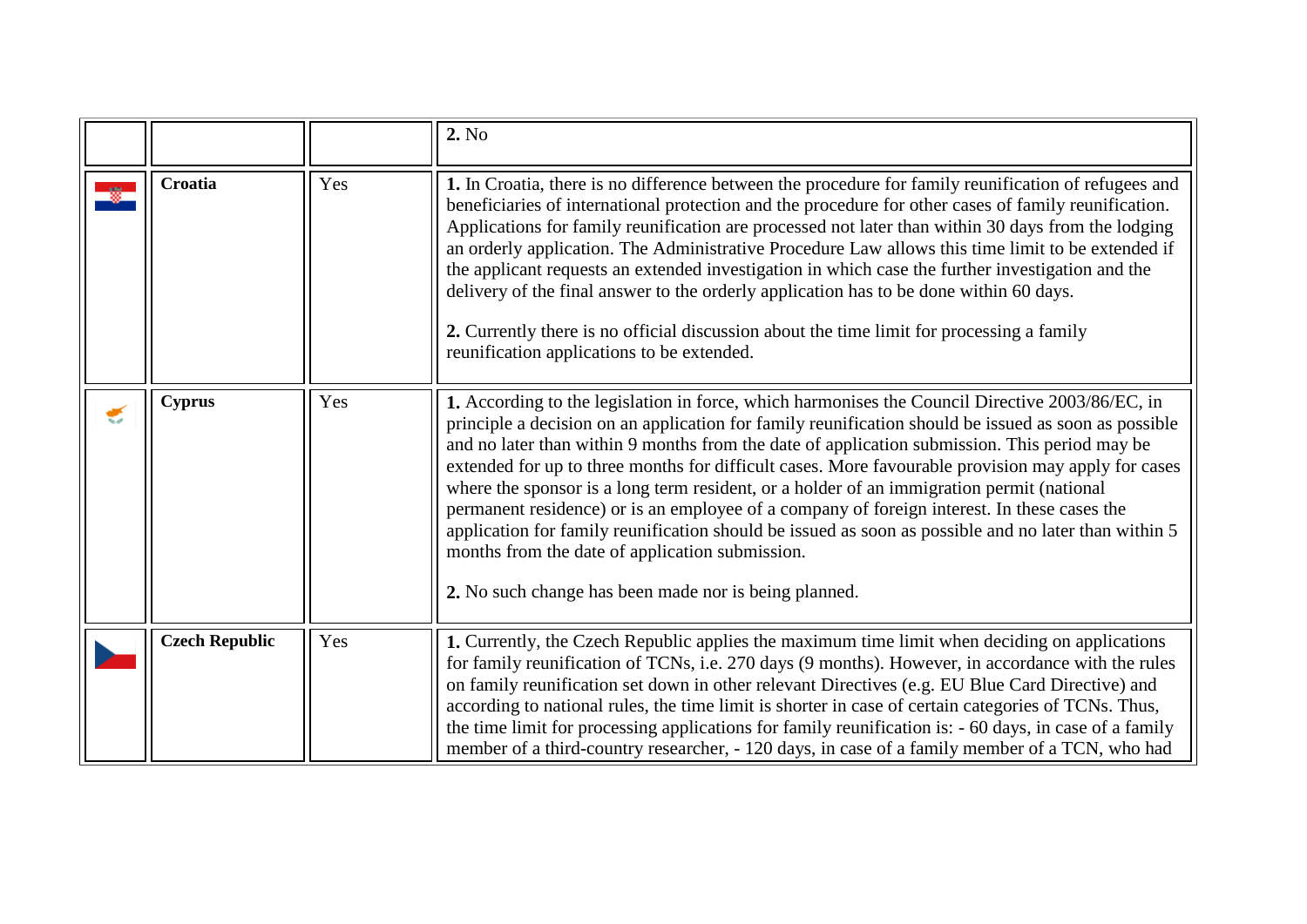<span id="page-3-2"></span><span id="page-3-1"></span><span id="page-3-0"></span>

|                |     | been granted the long-term residence status in a first Member State, and - 180 days, in case of a<br>family member of an EU Blue Card holder.<br>2. No, we did not change the time limit for processing applications for family reunification of<br>TCNs recently but we are planning to slightly change the time limits for processing applications<br>for family reunification in case of some categories of TCNs (see below). According to the<br>proposal to amend the Act on the Residence of Foreign Nationals in the Czech Republic which is<br>at present being put forward to the Government, the time limit for processing applications for<br>family reunification is set down to: - 90 days, in case of a family member of an EU Blue Cards<br>holder, - 90 days, in case of a family member of an intra-corporate transferee permit holder, - 90<br>days, in case of a family member of a foreign investor. (The other time limits shall remain the<br>same). |
|----------------|-----|----------------------------------------------------------------------------------------------------------------------------------------------------------------------------------------------------------------------------------------------------------------------------------------------------------------------------------------------------------------------------------------------------------------------------------------------------------------------------------------------------------------------------------------------------------------------------------------------------------------------------------------------------------------------------------------------------------------------------------------------------------------------------------------------------------------------------------------------------------------------------------------------------------------------------------------------------------------------------|
| <b>Estonia</b> | Yes | 1. Application for family reunification is reviewed within two months of the submission of the<br>application. This time limit can be extended to eliminate shortcomings in the application.<br>2. No changes are foreseen in the near future.                                                                                                                                                                                                                                                                                                                                                                                                                                                                                                                                                                                                                                                                                                                             |
| <b>Finland</b> | Yes | 1. According to the Finnish Aliens Act, the maximum processing time for applications based on<br>family ties is 9 months.<br>2. No recent changes.                                                                                                                                                                                                                                                                                                                                                                                                                                                                                                                                                                                                                                                                                                                                                                                                                         |
| <b>France</b>  | Yes | 1. The article L.421-4 of the Code for the entry and stay of foreigners and right of asylum states<br>that the prefet decision has to be notified to the applicant within 6 months after the filing of the<br>application.<br>2. France did not modify the processing time for family reunification applications and does not<br>intend to modify it so far.                                                                                                                                                                                                                                                                                                                                                                                                                                                                                                                                                                                                               |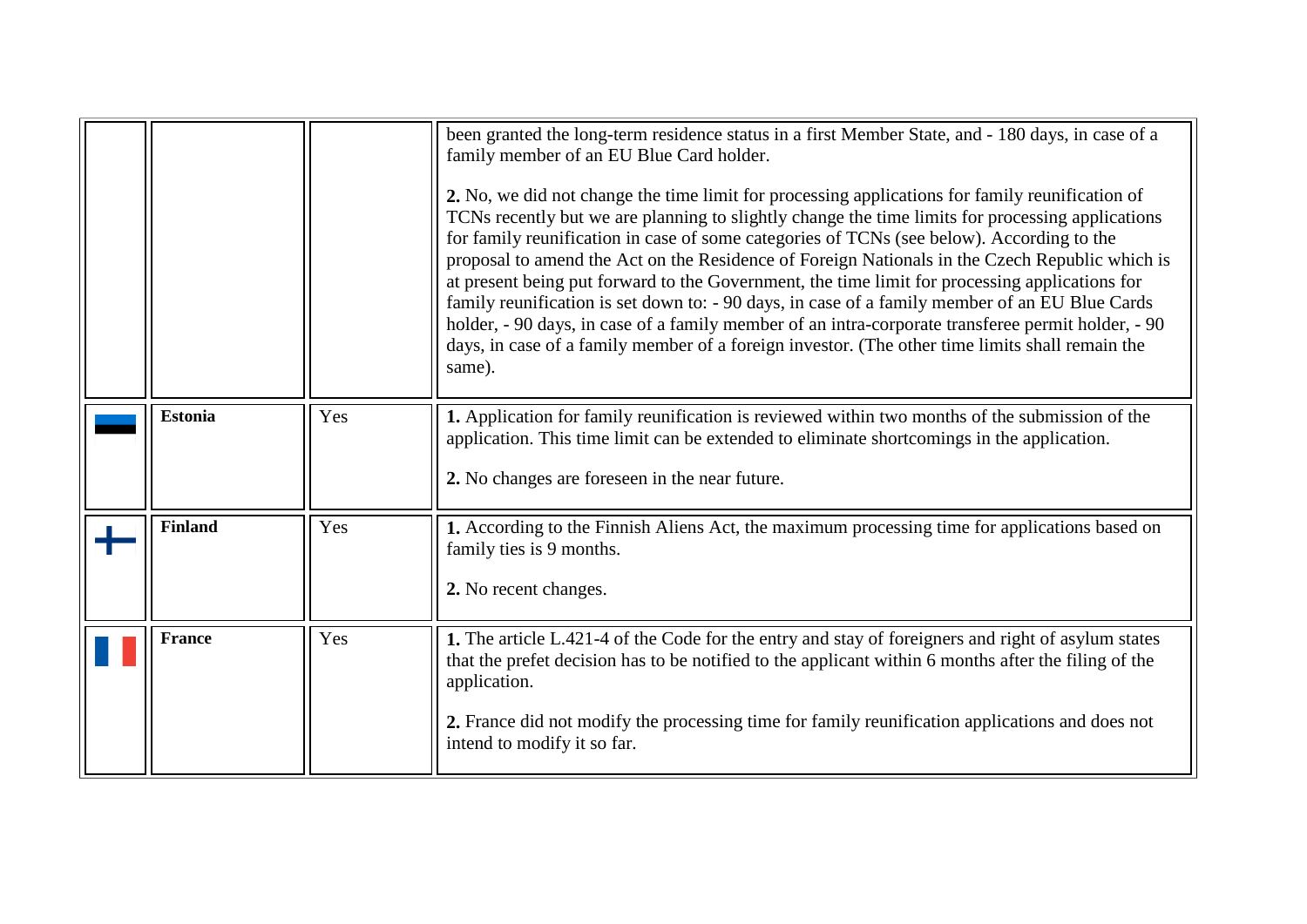<span id="page-4-4"></span><span id="page-4-3"></span><span id="page-4-2"></span><span id="page-4-1"></span><span id="page-4-0"></span>

|   | <b>Germany</b> | Yes            | 1. 1) Family reunification is regulated in Chapter 6, German Residence Act (AufenthG), this<br>regulation does not provide a time limit for the procession of applications. The time limit applied<br>for procedural matters is the indicative limit of three months, according to $\hat{A}\$ 75 Code of<br>Administrative Court Procedure (VwGO).<br>2. 2) No. The time limit has not been changed recently and there are no plans to change it in the<br>near future.                                                                                                                                                                                                                                                                                                                                                                      |
|---|----------------|----------------|----------------------------------------------------------------------------------------------------------------------------------------------------------------------------------------------------------------------------------------------------------------------------------------------------------------------------------------------------------------------------------------------------------------------------------------------------------------------------------------------------------------------------------------------------------------------------------------------------------------------------------------------------------------------------------------------------------------------------------------------------------------------------------------------------------------------------------------------|
| Ľ | <b>Greece</b>  | Yes            | 1. The maximum time limit for processing the applications for family reunification, in Greece, are<br>9 months from the time the initial application is submitted. In exceptional circumstances, duly<br>justified, this time limit may be extended for up to 3 additional months. For Holders of an EU<br>Blue Card the time limit for processing their family reunification applications is up to 6 months,<br>while for third country nationals who are long term residents in another member state and apply<br>for family reunification in Greece, the time limit is 4 months from the time the application is<br>lodged. The time limit for long term residents of another member state may be extended for up to<br>3 more months, for exceptional, duly justified, reasons.<br>2. For the time being, no modifications are expected. |
|   | <b>Hungary</b> | Yes            | 1. It is 21 days, but certain elements of the procedure, for example the time between the call for<br>submission of further pieces of evidence and the response of the applicant is not included in this<br>time limit.<br>2. No, this time limit has not been changed recently and no plans are foreseen regarding such<br>change.                                                                                                                                                                                                                                                                                                                                                                                                                                                                                                          |
|   | <b>Ireland</b> | N <sub>o</sub> | This EMN NCP has provided a response to the requesting EMN NCP. However, they have requested that it<br>is not disseminated further.                                                                                                                                                                                                                                                                                                                                                                                                                                                                                                                                                                                                                                                                                                         |
|   | <b>Italy</b>   | Yes            | 1. In Italy, the maximum time limit for decisions on family reunification is six months. In<br>particular, Legislative Decree No 286 of 25 July 1998 (Consolidated Act on Immigration)                                                                                                                                                                                                                                                                                                                                                                                                                                                                                                                                                                                                                                                       |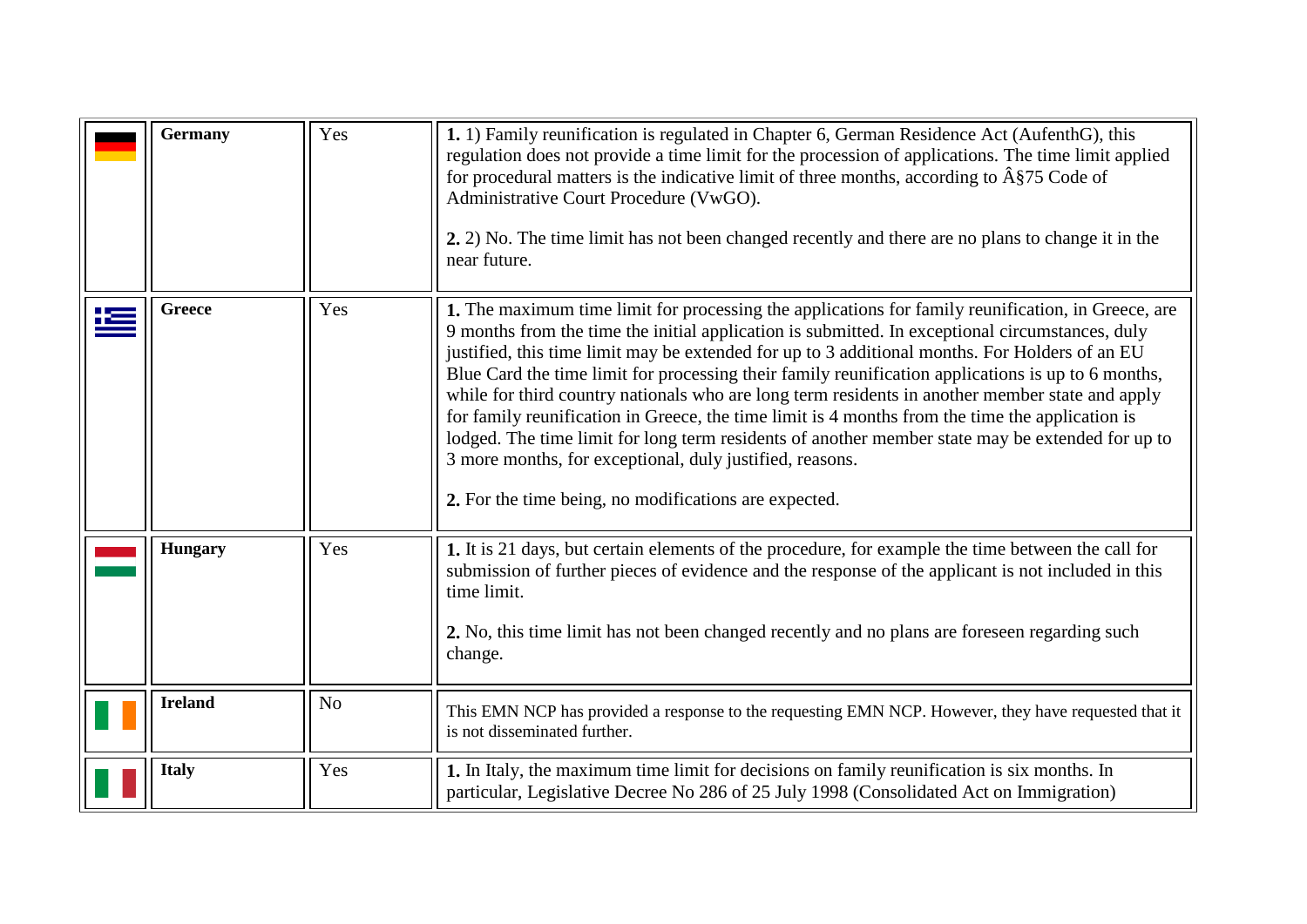<span id="page-5-1"></span><span id="page-5-0"></span>

|           |     | established that a migrant who intends to reunite with his or her family members, who are<br>nationals of a third country and live in their country of origin, has to apply for an authorization for<br>family reunification at the Immigration Desk in the local Prefecture. The applications is made<br>electronically (Article 29 (7) and subsequent paragraphs). The Immigration Desk has to acquire<br>the opinion of the local police authority that there are no obstacle to the entry into the country of<br>the foreign national and has to establish that all requirements are met. The Immigration Desk has<br>180 days from receipt of the application for family reunification to give its authorization or to<br>issue a rejection decision, and notify the consular authority. The applicant receives a written<br>communication with the telephone number of the Immigration Desk to contact in order to make an<br>appointment for his or her family member, who has to apply for a residence permit within 8 days<br>from entry into Italy. Once the authorization has been obtained, the family member for whom an<br>application for family reunification has been applied has to apply for a visa at the competent<br>Italian consular or diplomatic authority in his or her State of residence, submitting documents that<br>prove the family relationship. The authorization may be used for six months from the date of<br>issue.<br>2. The 180-day time limit for decisions on applications for family reunification was established in<br>Law No 94 of 24 July 2009, Provisions on public security, Article 1(15)(s). Currently, there are<br>no plans to change such a time limit. |
|-----------|-----|---------------------------------------------------------------------------------------------------------------------------------------------------------------------------------------------------------------------------------------------------------------------------------------------------------------------------------------------------------------------------------------------------------------------------------------------------------------------------------------------------------------------------------------------------------------------------------------------------------------------------------------------------------------------------------------------------------------------------------------------------------------------------------------------------------------------------------------------------------------------------------------------------------------------------------------------------------------------------------------------------------------------------------------------------------------------------------------------------------------------------------------------------------------------------------------------------------------------------------------------------------------------------------------------------------------------------------------------------------------------------------------------------------------------------------------------------------------------------------------------------------------------------------------------------------------------------------------------------------------------------------------------------------------------------------------------------------------|
| Latvia    | Yes | 1. The time limit according to the Immigration Law is 30 days from the day when an application<br>has been received in the Office of Citizenship and Migration Affairs. Most applications are<br>processed within this time limit however the Administrative Procedure Law allows this time limit<br>to be extended for up to 4 months. In some exceptional cases this possibility is used.<br>2. These time limits have not been changed recently and there is no intention to change them in<br>the near future.                                                                                                                                                                                                                                                                                                                                                                                                                                                                                                                                                                                                                                                                                                                                                                                                                                                                                                                                                                                                                                                                                                                                                                                            |
| Lithuania | Yes | 1. Applications for family reunification are processed not later than within 4 months from the<br>lodging an application. For a higher fee an accelerated procedure can be used and the time limit is<br>2 months. Applications for family reunification for highly qualified workers and investors who                                                                                                                                                                                                                                                                                                                                                                                                                                                                                                                                                                                                                                                                                                                                                                                                                                                                                                                                                                                                                                                                                                                                                                                                                                                                                                                                                                                                       |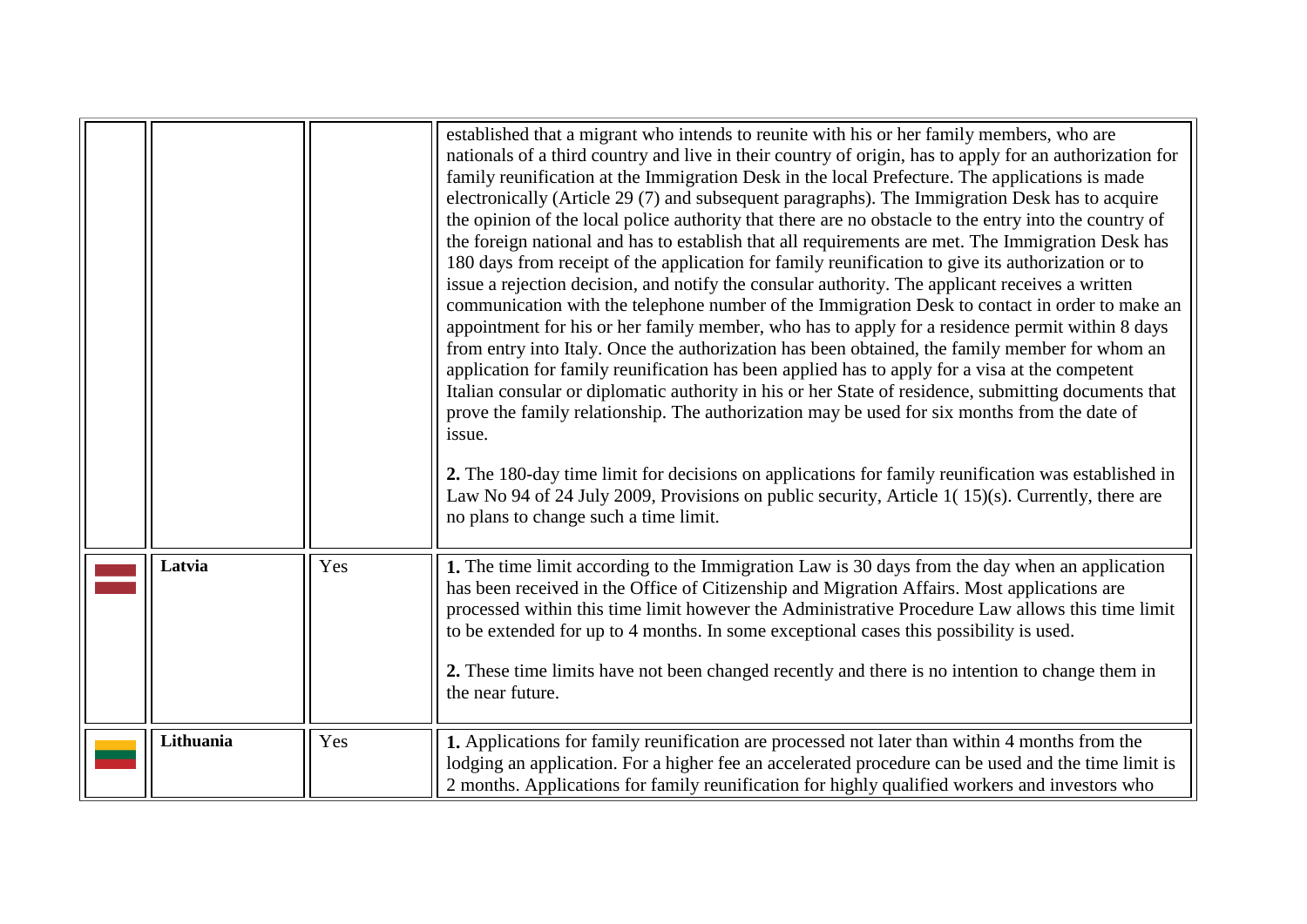<span id="page-6-2"></span><span id="page-6-1"></span><span id="page-6-0"></span>

|                    |     | invest no less than 260 thousand Euros are processed no later than within 2 months. For a higher<br>fee an accelerated procedure can be used and the time limit is 1 month.<br>2. Time limits were shortened from 6 to 4 months and accelerated procedure introduced in 2014.                                                                                                                                                                                                                                                                                                                                                                                                                                                                                                                                                                     |
|--------------------|-----|---------------------------------------------------------------------------------------------------------------------------------------------------------------------------------------------------------------------------------------------------------------------------------------------------------------------------------------------------------------------------------------------------------------------------------------------------------------------------------------------------------------------------------------------------------------------------------------------------------------------------------------------------------------------------------------------------------------------------------------------------------------------------------------------------------------------------------------------------|
| Luxembourg         | Yes | 1. Article 73 (6) paragraph 1 of the amended Law of 29 August 2008 on free movement of<br>persons and immigration establishes that the Minister in charge of Immigration shall give the<br>person $\hat{a}\in$ " who has applied for family reunification - written notification of the decision no later<br>than nine months from the date on which the application was lodged. In exceptional circumstances<br>linked to the complexity of the examination of the application, that time limit may be extended.<br>By way of derogation, authorisation of stay for family members of the holder of an EU Blue Card<br>shall be granted no later than six months after the date on which the application was lodged, if the<br>conditions for family reunification are fulfilled.<br>2. At the moment there are no plans to modify this article. |
| <b>Netherlands</b> | Yes | 1. In the Netherlands, there is a difference between the procedure for family reunification of<br>refugees and beneficiaries of international protection (which results in an asylum permit) and the<br>procedure for other cases of family reunification (which results in a non-asylum permit). The<br>maximum time limit for processing applications for family reunification of refugees/beneficiaries<br>is 90 days. In November 2015, the Minister of State informed the Dutch Parliament that the time<br>limit for processing applications will be extended to 9 months. The time limit for other cases of<br>family reunification is 90 days, with the possibility to extend the period of decision-making with 3<br>months or 6 months.<br>2. Yes (see question 1)                                                                      |
| Poland             | Yes | 1. Up to 1 month, and in particularly complex cases up to 2 months from the date of submission of<br>the application. These periods do not include the duration of suspension of the proceedings,<br>periods of delay for which the foreigner is at fault or to reasons beyond the control of authority<br>examining the application and duration of security screening. Moreover, as each case is                                                                                                                                                                                                                                                                                                                                                                                                                                                |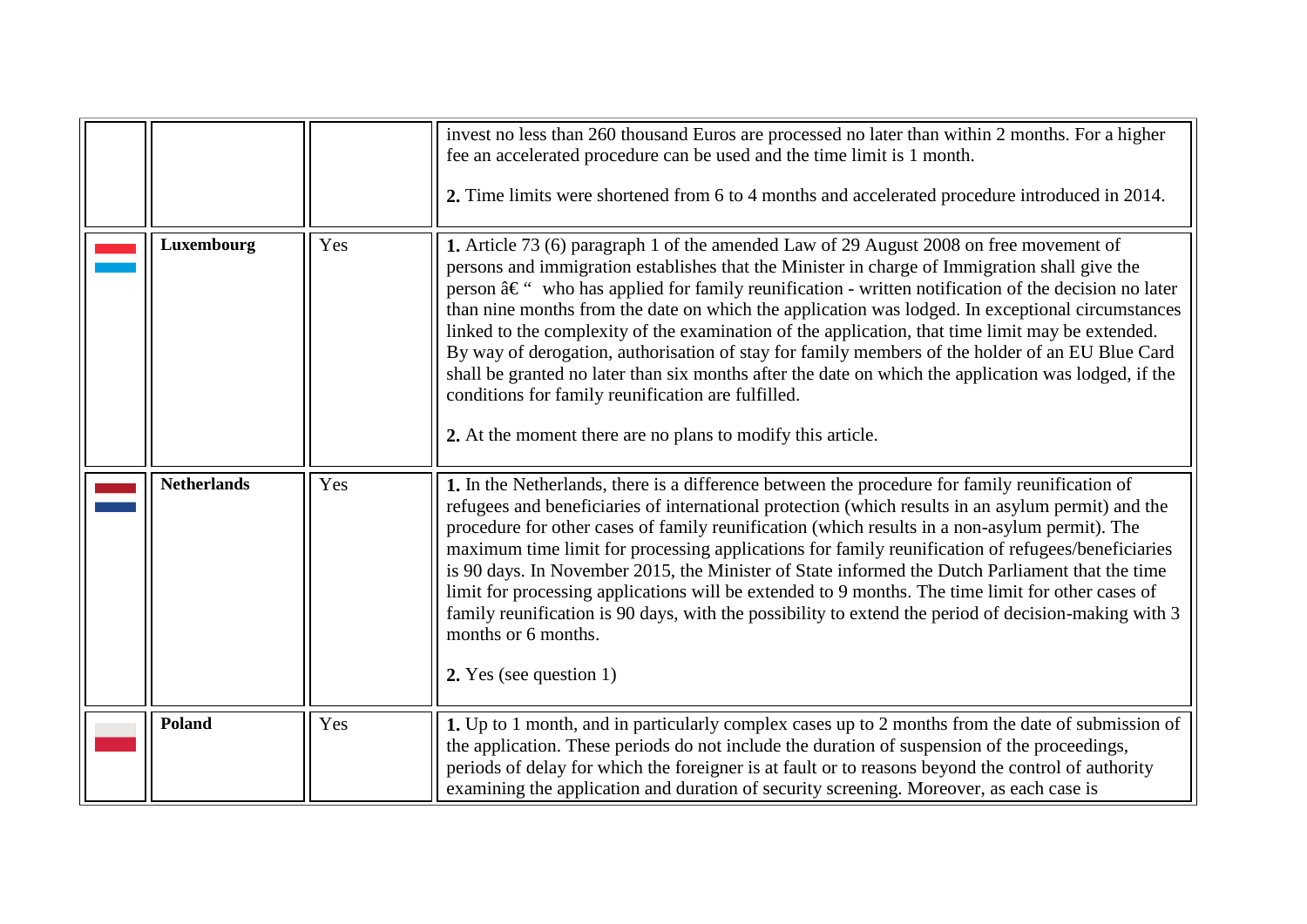<span id="page-7-4"></span><span id="page-7-3"></span><span id="page-7-2"></span><span id="page-7-1"></span><span id="page-7-0"></span>

|   |                        |     | considered on an individual basis, the procedure may be prolonged until all important<br>circumstances of the case are clarified.<br>2. No.                                                                                                                                                                                                                                                                                                                                                                                                                                                                           |
|---|------------------------|-----|-----------------------------------------------------------------------------------------------------------------------------------------------------------------------------------------------------------------------------------------------------------------------------------------------------------------------------------------------------------------------------------------------------------------------------------------------------------------------------------------------------------------------------------------------------------------------------------------------------------------------|
| ۱ | Portugal               | Yes | 1. The current maximum time limit for processing applications is 3 months.<br>2. No.                                                                                                                                                                                                                                                                                                                                                                                                                                                                                                                                  |
|   | <b>Slovak Republic</b> | Yes | <b>1.</b> Maximum time limit for issuing a decision on application for family reunification is 90 days. In<br>specific cases, this period can be extended.<br>2. No changes are expected.                                                                                                                                                                                                                                                                                                                                                                                                                             |
|   | <b>Slovenia</b>        | Yes | 1.6-7 months.<br>2. No.                                                                                                                                                                                                                                                                                                                                                                                                                                                                                                                                                                                               |
|   | <b>Spain</b>           | Yes | <b>1.</b> Spanish legislation establishes a general $mA_i$ ximum resolution period of three months from the<br>day following the date of entry of the application in the register of the competent body for<br>processing (First Aditional Provision, LO 4/2000, January the 11th) However the Spanish<br>legislation provides half the period indicated above to notify the resolution of residency<br>applications for family reunification (Twelfth Additional Provision)<br>2. This period has not been recently modified. There is no information at this time providing for<br>an amendment in the near future. |
|   | <b>Sweden</b>          | Yes | 1. In accordance with the Directive 2003/86/EC the maximum time limit is nine months from the<br>day on which the application was lodged.                                                                                                                                                                                                                                                                                                                                                                                                                                                                             |